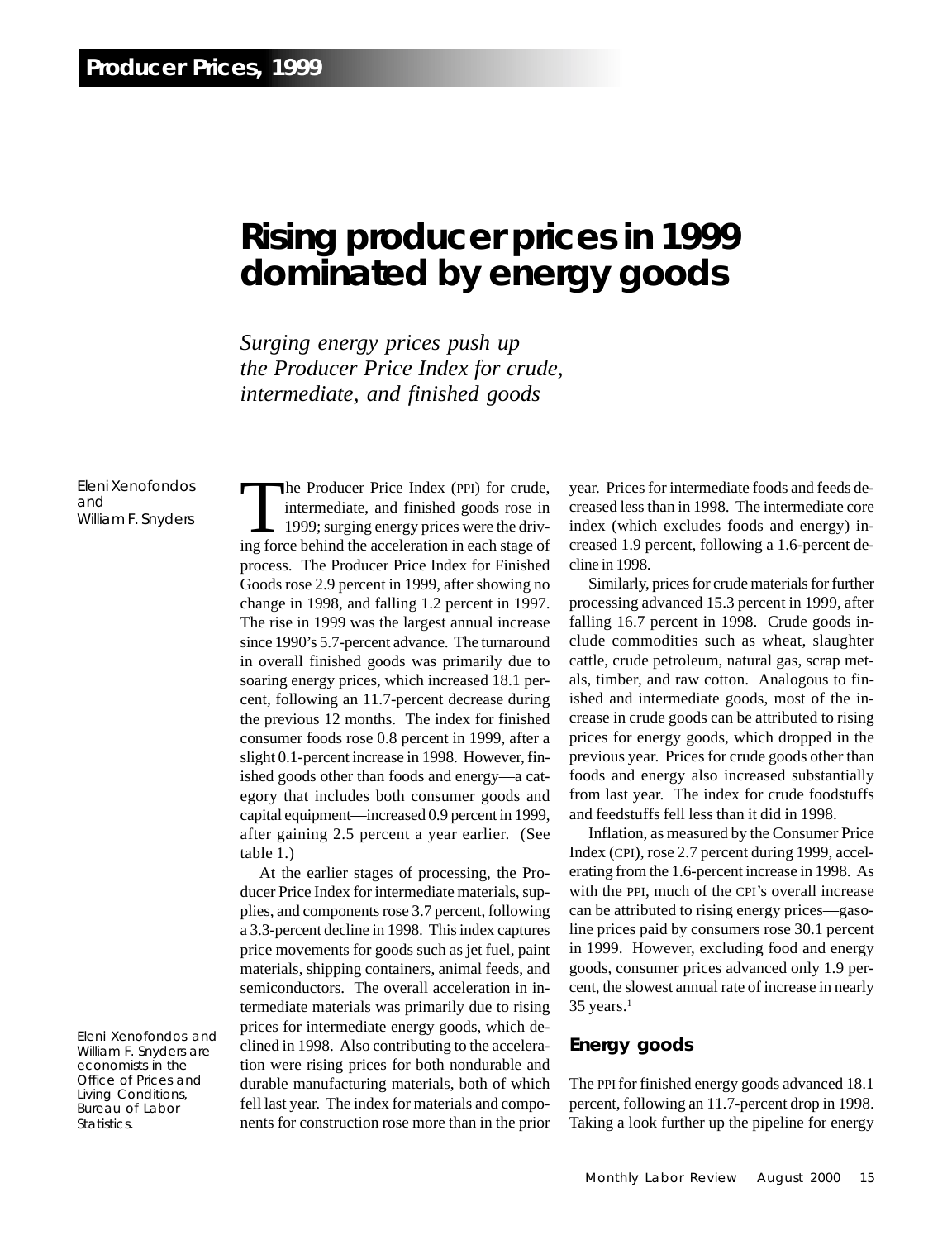| таые |  |  |
|------|--|--|
|      |  |  |

**Annual percent changes for major categories of the Producer Price Index by stage of processing, 1990–99**

| Index                                  | 1990        | 1991             | 1992         | 1993          | 1994       | 1995       | 1996        | 1997            | 1998                 | 1999       |
|----------------------------------------|-------------|------------------|--------------|---------------|------------|------------|-------------|-----------------|----------------------|------------|
|                                        | 5.7         | $-0.1$           | 1.6          | 0.2           | 1.7        | 2.3        | 2.8         | $-1.2$          | 0.0                  | 2.9        |
|                                        | 2.6<br>30.7 | $-1.5$<br>$-9.6$ | 1.6<br>$-.3$ | 2.4<br>$-4.1$ | 1.1<br>3.5 | 1.9<br>1.1 | 3.4<br>11.7 | $-.8$<br>$-6.4$ | $\cdot$ 1<br>$-11.7$ | .8<br>18.1 |
|                                        | 3.5         | 3.1              | 2.0          | .4            | 1.6        | 2.6        | .6          | .0              | 2.5                  | .9         |
| Intermediate materials, supplies, and  |             |                  |              |               |            |            |             |                 |                      |            |
|                                        | 4.3         | $-2.6$           | 1.0          | 1.0           | 4.4        | 3.3        | .7          | $-.8$           | $-3.3$               | 3.7        |
|                                        | $-1.3$      | $-.2$            | $-.5$        | 5.5           | $-4.5$     | 10.3       | 2.1         | $-1.7$          | $-7.3$               | $-4.2$     |
|                                        | 21.8        | $-11.6$          | .7           | $-4.2$        | 2.9        | 1.1        | 11.2        | $-7.0$          | $-12.1$              | 19.6       |
|                                        | 1.9         | $-.8$            | 1.2          | 1.6           | 5.2        | 3.2        | $-.9$       | .3              | $-1.6$               | 1.9        |
| Crude materials for further processing | 6.0         | $-11.6$          | 3.3          | $\cdot$ 1     | $-.5$      | 5.5        | 14.7        | $-11.3$         | $-16.7$              | 15.3       |
| Foodstuffs and feedstuffs              | $-4.2$      | $-5.8$           | 3.0          | 7.2           | $-9.4$     | 12.9       | $-1.0$      | $-4.0$          | $-11.0$              | $-.1$      |
|                                        | 19.1        | $-16.6$          | 2.3          | $-12.3$       | $-.1$      | 3.7        | 51.2        | $-23.1$         | $-23.8$              | 36.9       |
|                                        | .6          | $-7.6$           | 5.7          | 10.7          | 17.3       | $-4.2$     | $-5.5$      | .0              | $-16.0$              | 14.0       |
|                                        |             |                  |              |               |            |            |             |                 |                      |            |

goods, prices for intermediate energy goods advanced 19.6 percent in 1999, following a 12.1-percent drop in the 1998 calendar year. Also, the PPI for crude energy materials rose 36.9 percent in 1999, following a 23.8-percent drop in 1998. While most energy products accelerated during 1999, each stage of process was driven by accelerating prices for petroleum-based commodities.

*Petroleum-based energy goods.* Crude petroleum accounted for three-fourths of the acceleration in crude energy materials. In 1998, petroleum prices reached near-historic lows as world production increased 1.4 percent, petroleum demand from East Asia waned, and a warmer-than-normal 1997–98 winter season decreased energy demand in the United States.<sup>2</sup> Crude petroleum prices, however, took a new direction in 1999 due to several factors that combined to push up oil prices by 172.0 percent. First, domestic crude oil production fell from 228.1 million barrels in 1998 to 214.6 million barrels in 1999, a decline of nearly 6.0 percent. This slowdown in production can be traced to a 10.6-percent drop in Alaskan crude oil output as well as a 4.8-percent decrease from the lower 48 States.<sup>3</sup>

In March 1999, the Organization of Petroleum Exporting Countries (OPEC) and several non-OPEC countries announced an agreement to reduce output. As a result, crude oil imports from some nations to the United States dropped significantly. (See table 2.)

Other worldwide events also affected domestic oil prices in the United States. During most of the 1990s, the Far East enjoyed rapid economic expansion and the commensurate expanding demand for energy. However, in 1998, Japan's economic growth rate fell 2.9 percent, real gross domestic product (GDP) in Thailand dropped 8.1 percent, and the growth rate in South Korea fell 5.8 percent.<sup>4</sup> Economic slumps in these and other Asian countries caused oil demand for industrial and other uses to decline. In 1999, these economies began to recover. Real GDP rebounded, and competition for available crude oil supplies increased.

Petroleum-based products also led to the acceleration at the intermediate stage of process. (Approximately two-thirds of the acceleration in intermediate energy goods can be attributed to petroleum-based energy products.) Jet fuel prices surged 90.9 percent from December 1998 to December 1999, after falling for 2 consecutive years. The indexes for diesel fuel, liquefied petroleum gas, and residual fuel also rose in 1999, following a decrease in the prior year.

More than half of the acceleration in prices for finished energy goods can be traced to a 74.8-percent surge in gasoline prices, which followed a 33.1-percent drop in 1998. Chart 1 illustrates the strong correlation in the price movements among crude petroleum and gasoline. Excluding gasoline, a more detailed look shows that the index for finished goods increased 1.3 percent in 1999, compared with the 2.9-percent gain in the overall index. Weather-related supply issues put upward pressure on gasoline prices as Hurricane Lenny forced the closing of refinery operations in the Caribbean. Also, refinery operations in Mississippi temporarily closed for maintenance. Among other petroleum-based energy goods, prices for home heating oil jumped 89.4 percent, following a 36.1 percent decline in 1998. The indexes for finished lubricants and liquefied petroleum gas also increased in 1999. (See table 3.)

*Energy goods other than petroleum-based.* Among other finished energy goods in 1999, electricity production declined as cooler weather in some parts of the country substantially reduced the need for air conditioning, keeping residential electric power prices low. (The residential electric power index was the only finished energy component that fell in 1999.) In addition, with no significant generation outages in 1999, the wholesale supply of electricity was more than sufficient.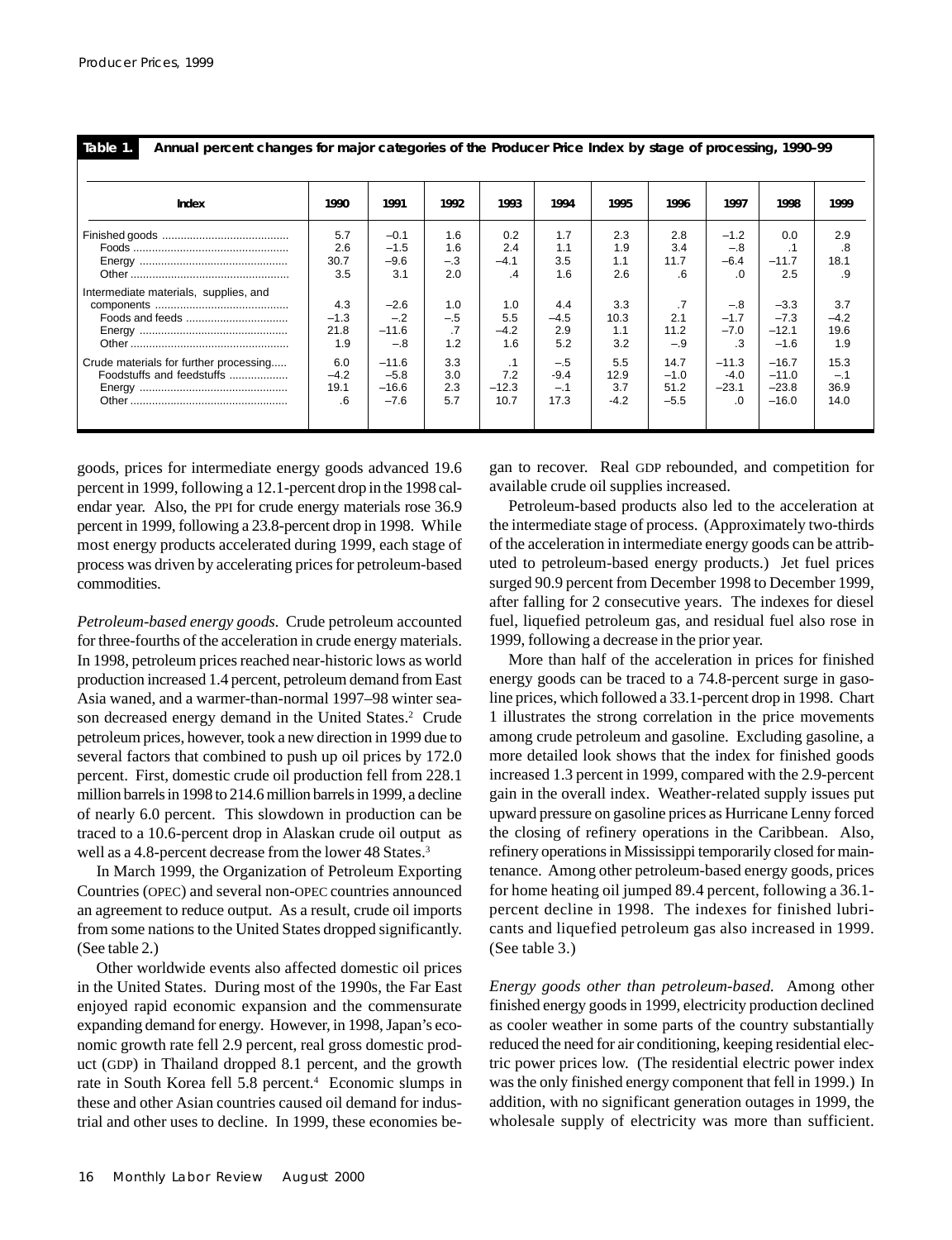| Table 2.<br>Imports of crude oil into the United States by                                                                                                   |                                                                                                          |                                                                                                    |                                                                                                                     |  |  |  |  |  |  |  |  |
|--------------------------------------------------------------------------------------------------------------------------------------------------------------|----------------------------------------------------------------------------------------------------------|----------------------------------------------------------------------------------------------------|---------------------------------------------------------------------------------------------------------------------|--|--|--|--|--|--|--|--|
| country of origin, 1998-99                                                                                                                                   |                                                                                                          |                                                                                                    |                                                                                                                     |  |  |  |  |  |  |  |  |
| Country of origin                                                                                                                                            | Crude oil<br>(thousand barrels)                                                                          | Percent                                                                                            |                                                                                                                     |  |  |  |  |  |  |  |  |
|                                                                                                                                                              | 1998                                                                                                     | 1999                                                                                               | change                                                                                                              |  |  |  |  |  |  |  |  |
| Arab oprc                                                                                                                                                    |                                                                                                          |                                                                                                    |                                                                                                                     |  |  |  |  |  |  |  |  |
| Kuwait<br>Saudi Arabia                                                                                                                                       | 504<br>109,412<br>512,452                                                                                | 332<br>89,914<br>506,272                                                                           | $-34.1$<br>$-17.8$<br>$-1.2$                                                                                        |  |  |  |  |  |  |  |  |
| Other opec                                                                                                                                                   |                                                                                                          |                                                                                                    |                                                                                                                     |  |  |  |  |  |  |  |  |
| Venezuela<br>Nigeria                                                                                                                                         | 502,552<br>251.315                                                                                       | 419,893<br>227.471                                                                                 | $-16.4$<br>$-9.5$                                                                                                   |  |  |  |  |  |  |  |  |
| Non-opec                                                                                                                                                     |                                                                                                          |                                                                                                    |                                                                                                                     |  |  |  |  |  |  |  |  |
| Congo (Kinshasa)<br>Yemen<br>China, People's Republic of<br>Trinidad and Tobago<br>Angola<br>Gabon<br>Malaysia<br>Congo (Brazzaville)<br>Guatemala<br>Mexico | 6,219<br>1,628<br>15,376<br>14,908<br>19,423<br>169,580<br>75.543<br>9,375<br>19.527<br>8,311<br>482,252 | 900<br>335<br>4,763<br>9,227<br>14,748<br>130,168<br>61.247<br>7,708<br>16.645<br>7,632<br>457,655 | $-85.5$<br>$-79.4$<br>$-69.0$<br>$-38.1$<br>$-24.1$<br>$-23.2$<br>$-18.9$<br>$-17.8$<br>$-14.8$<br>$-8.2$<br>$-5.1$ |  |  |  |  |  |  |  |  |

SOURCE: Petroleum Supply Annual, 1999, Volume I (Energy Information Administration). See text footnote 3 for Internet address.

Prices for residential natural gas increased, after falling in the previous year.

Further up the energy pipeline, prices rose for commercial electric power, industrial natural gas, and commercial natural gas, after falling in 1998. The index for industrial electric power fell less in 1999 than in the prior year. By contrast, prices for coke oven products declined 5.4 percent in 1999, after edging up 0.1 percent in the prior year.

At the crude stage of process, the index for natural gas rose 7.9 percent, following a 17.8-percent drop in 1998. By contrast, coal prices fell 9.3 percent, following a 1.2-percent decrease in the previous year. Following crude oil, natural gas and coal are the largest fuel sources used in the United States, each supplying 23.0 percent of U.S. consumption.<sup>5</sup>

In 1999, natural gas prices increased mainly due to summer cooling needs, anticipation of decreased injection rates, ensuing decreased winter storage levels, and decreased drilling activity. Hot weather in California and the Southwest caused a higher-than-normal demand for air conditioning. Higher energy prices and demand in 1999 also resulted from the temporary closings of hydroelectric power plants in the Northwest and West, due to the dams' harmful environmental effects on some species of fish and birds. At the same time, a maintenance shutdown of California's main north-south transmission line caused a decrease in supply.

### **Foods and related products**

Producer prices for finished consumer foods accelerated in 1999, rising 0.8 percent, after a 0.1-percent increase in 1998. Leading the way, pork prices jumped 29.8 percent, following a 27.3-percent drop in 1998 and a 13.6-percent decline in 1997. Declining pork prices in 1998 resulted from overproduction, softer exports to Asia and Mexico, and price competition from Canadian imports. The rebound in pork prices for 1999 can be traced to a dramatic 266.9-percent jump in the index for slaughter hogs. In addition, greater demand for U.S. pork exports in 1999 pushed prices higher. (See table 4.)

Also contributing to the increase in finished consumer foods was a 10.8-percent rise in beef and veal prices, which had declined 2.7 percent in 1998. Beef prices were very strong in the second half of 1999 in spite of record beef production and large supplies of pork and poultry. Demand for higher quality beef was unusually strong as U.S. and world economies continued to strengthen, particularly in Asia. In addition, expectations for a more festive holiday season bolstered demand for higher quality beef to insure adequate supplies.

In contrast to rising meat prices, the dairy products index fell 11.1 percent in 1999, following a 10.7-percent gain in the prior year. Due to cold and dry weather throughout most of 1997 and 1998, milk production fell, and dairy prices gradually rose. During the same period, skyrocketing butter demand also pushed prices upward. However, prices for dairy products fell beginning in the first quarter of 1999 due to decreased demand and increased production levels. For the 1999 calendar year, prices declined for fluid milk products, butter, cheese, and ice cream and frozen desserts.

Among other finished consumer foods, prices rose for fresh fruits and melons, and for finfish and shellfish, after falling in the previous year. In contrast, the indexes for processed young chickens and for shortening and cooking oils declined in 1999, after increasing in 1998.

At the earlier stages of processing, prices for intermediate foods and feeds declined 4.2 percent throughout 1999, following a 7.3-percent drop in 1998. The index for prepared animal feeds fell 2.7 percent, after dropping 20.4 percent in the prior year. Crude vegetable oil prices declined due to decreasing crude input prices of corn and soybeans. The index for crude foodstuffs and feedstuffs edged down 0.1 percent in 1999, following an 11.0-percent drop during the 1998 calendar year. Slaughter cattle prices rose 19.4 percent, after falling 12.0 percent a year ago. Similarly, a large upturn for slaughter hog prices was posted in 1999. The indexes for corn and alfalfa hay fell less than in the previous year. Conversely, fluid milk prices declined 31.3 percent in 1999, after advancing 25.6 percent in 1998. The index for slaughter broilers and fryers also declined, following an increase in the prior year.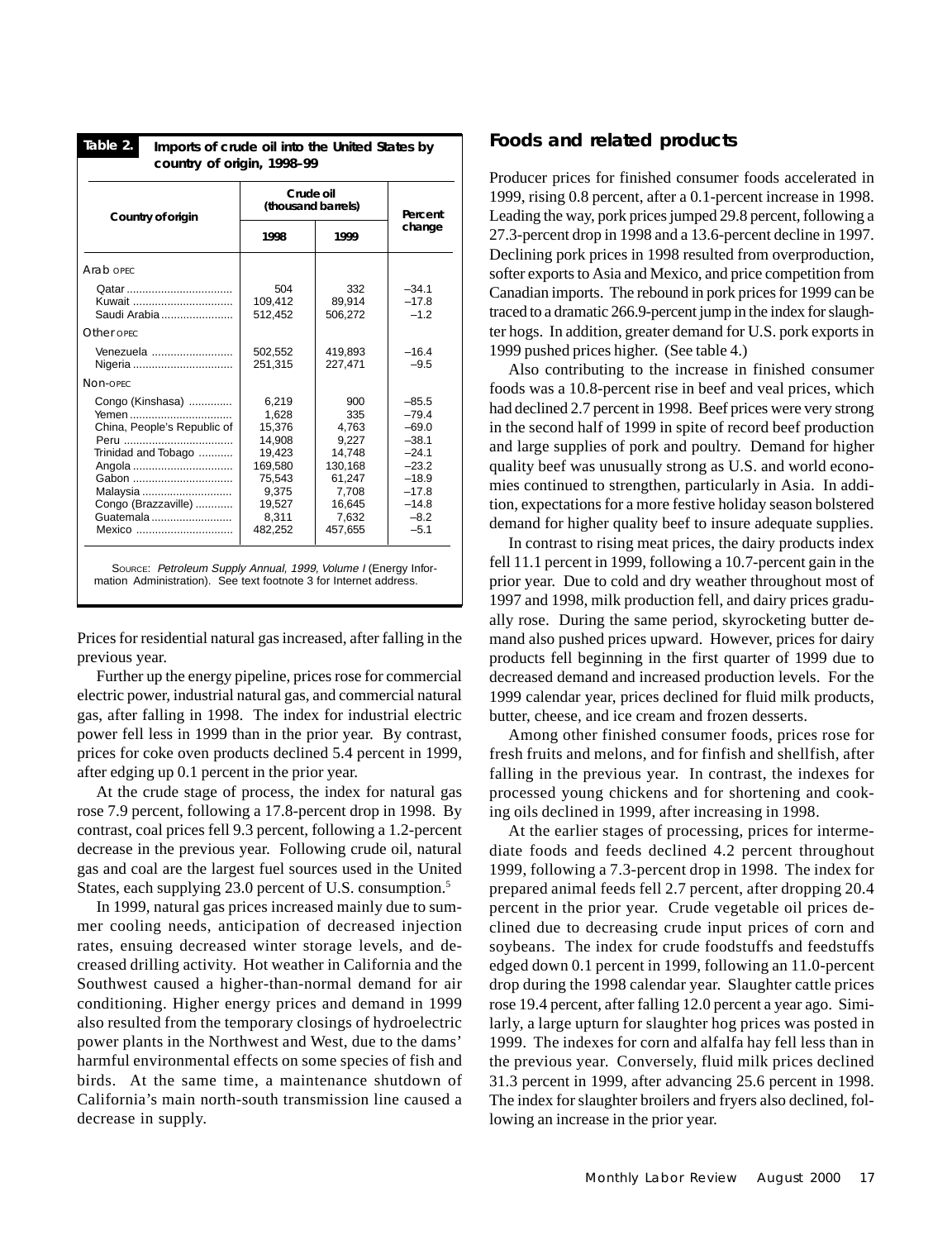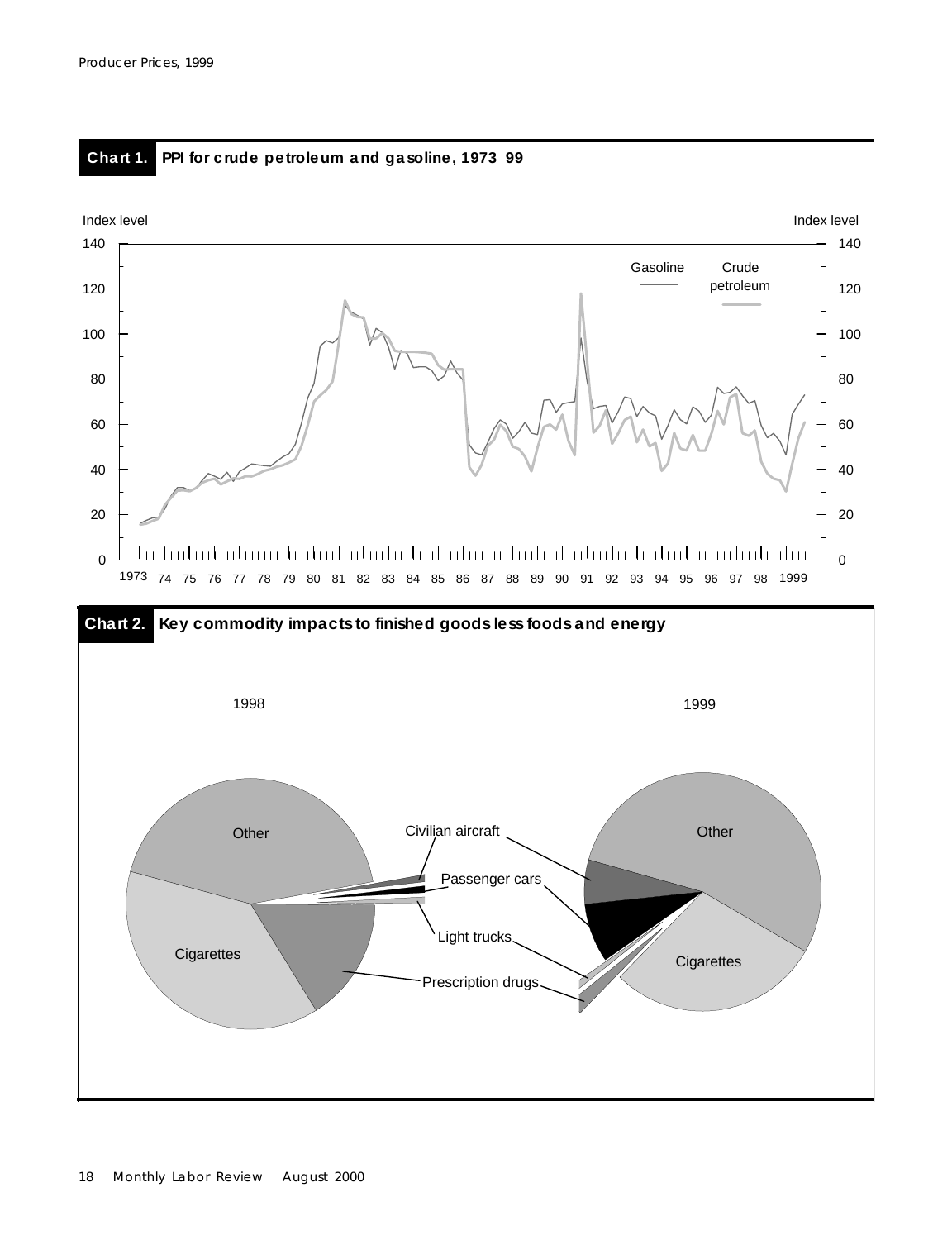**Table 3.**

**Annual percent changes in Producer Price Indexes for selected energy items, 1994–99**

| Index                                                                                                                          | 1994                                            | 1995                                                | 1996                                                 | 1997                                                           | 1998                                                                     | 1999                                               |
|--------------------------------------------------------------------------------------------------------------------------------|-------------------------------------------------|-----------------------------------------------------|------------------------------------------------------|----------------------------------------------------------------|--------------------------------------------------------------------------|----------------------------------------------------|
| Finished energy goods<br>Home heating oil<br>Residential electric power<br>Residential natural gas                             | 3.5<br>11.2<br>6.9<br>1.5<br>$-2.6$             | 1.1<br>2.4<br>11.9<br>.9<br>$-2.4$                  | 11.7<br>27.1<br>25.0<br>.6<br>11.2                   | $-6.4$<br>$-15.0$<br>$-21.7$<br>$-.2$<br>2.4                   | $-11.7$<br>$-33.1$<br>$-36.1$<br>$-2.5$<br>$-2.4$                        | 18.1<br>74.8<br>89.4<br>$-.5$<br>.9                |
| Intermediate energy goods<br>Natural gas to electric<br>Commercial electric power<br>Liquefied petroleum gas<br>Residual fuels | 2.9<br>3.4<br>5.9<br>4.3<br>2.3<br>13.0<br>10.2 | 1.1<br>$-1.4$<br>11.1<br>6.1<br>.6<br>3.9<br>$-4.7$ | 11.2<br>6.1<br>26.2<br>26.1<br>$-.1$<br>71.4<br>32.8 | $-7.0$<br>9.3<br>$-22.5$<br>$-22.3$<br>.0<br>$-29.3$<br>$-7.6$ | $-12.1$<br>$-24.3$<br>$-33.8$<br>$-35.8$<br>$-1.8$<br>$-32.6$<br>$-39.8$ | 19.6<br>15.6<br>86.4<br>90.9<br>.6<br>87.0<br>91.1 |
| Crude energy materials<br>Crude petroleum                                                                                      | $-.1$<br>$-14.0$<br>21.1<br>$-2.1$              | 3.7<br>$-.3$<br>10.8<br>$-.8$                       | 51.2<br>92.0<br>35.8<br>$-1.1$                       | $-23.1$<br>$-27.9$<br>$-28.3$<br>4.9                           | $-23.8$<br>$-17.8$<br>$-48.6$<br>$-1.2$                                  | 36.9<br>7.9<br>172.0<br>$-9.3$                     |

### **Finished goods other than foods and energy**

The index for finished goods other than foods and energy increased 0.9 percent, after advancing 2.5 percent in 1998. Finished consumer goods less foods and energy increased 1.2 percent, following a 4.2-percent gain in 1998. (See table 5.) By contrast, the index for capital equipment rose 0.3 percent in 1999, after showing no change a year earlier. Chart 2 illustrates the key commodities contributing to the rise in finished goods less foods and energy in 1998 and 1999.

Most of the deceleration in finished consumer goods other than foods and energy was due to much lower price increases for cigarettes and prescription drugs. The cigarette index rose 9.6 percent in 1999, after jumping 49.4 percent in 1998, and prescription drug prices increased 0.8 percent, after gaining 20.9 percent a year ago.

Cigarette prices were idle for most of 1999 with the exception of a 9.5-percent increase in September 1999. Tobacco manufacturers raised the per-pack price of cigarettes by 18 cents to help pay a \$206 billion legal settlement. The settlement also crippled the tobacco industry's ability to market products by limiting advertisement locations. As a result of the price increase and better awareness of the ill effects of smoking, cigarette sales fell during most of 1999.

In spite of double-digit growth in sales for prescription drugs in 1999, price increases slowed dramatically, up only 0.8 percent, following a 20.9-percent hike in 1998. This deceleration was led by smaller price increases for minor tranquilizers, diuretics, cough and cold preparations, vitamins, and diabetes therapy drugs. The indexes for antispasmodic, cardiovascular therapy, and sedatives declined, after rising in 1998. However, price increases for systemic anti-infectives, hormones, and dermatologicals accelerated in 1999. The index for anti-arthritics rose, after falling in the prior year.

Prices for other finished goods less foods and energy decelerated in 1999. Price increases slowed for light motor trucks, book publishing, alcoholic beverages, periodical circulation, and household furniture. The indexes for men's and boys' apparel and for sporting and athletic goods declined, after rising in 1998. Conversely, prices rose more in 1999 than in the prior year for passenger cars, mobile homes, and newspaper circulation.

Strong economic growth and a low unemployment rate helped raise sales of new cars by 6.8 percent in 1999. Passenger car prices rose 1.2 percent in 1999, versus 0.5 percent in 1998. The 1999 passenger car index had the largest increase since a 1.7-percent rise in 1995. Domestic car production increased to 5.6 million units in 1999, after 4 consecutive years of decline.6 Domestic car inventories were 1.3 million units at the end of 1999, the same as at the end of 1998.

Within capital equipment, prices increased 0.3 percent in 1999, after showing no change a year earlier. This slight acceleration was led by a 2.1-percent increase in civilian aircraft prices, following a 0.5-percent rise in 1998. The civilian aircraft index advanced due to cost increases for labor and materials. Price increases also accelerated for commercial furniture, transformers and power regulators, and for agricultural machinery and equipment. In contrast, price increases slowed for light motor trucks, heavy motor trucks, and industrial material handling equipment. The indexes for communication equipment and for x-ray and electromedical equipment fell more than in 1998.

 The truck indexes increased at a slower rate in 1999 versus the prior year. Prices for light trucks rose 0.3 percent, after advancing 1.0 percent in the previous year. This slower rate of increase can be traced to the bigger incentive pro-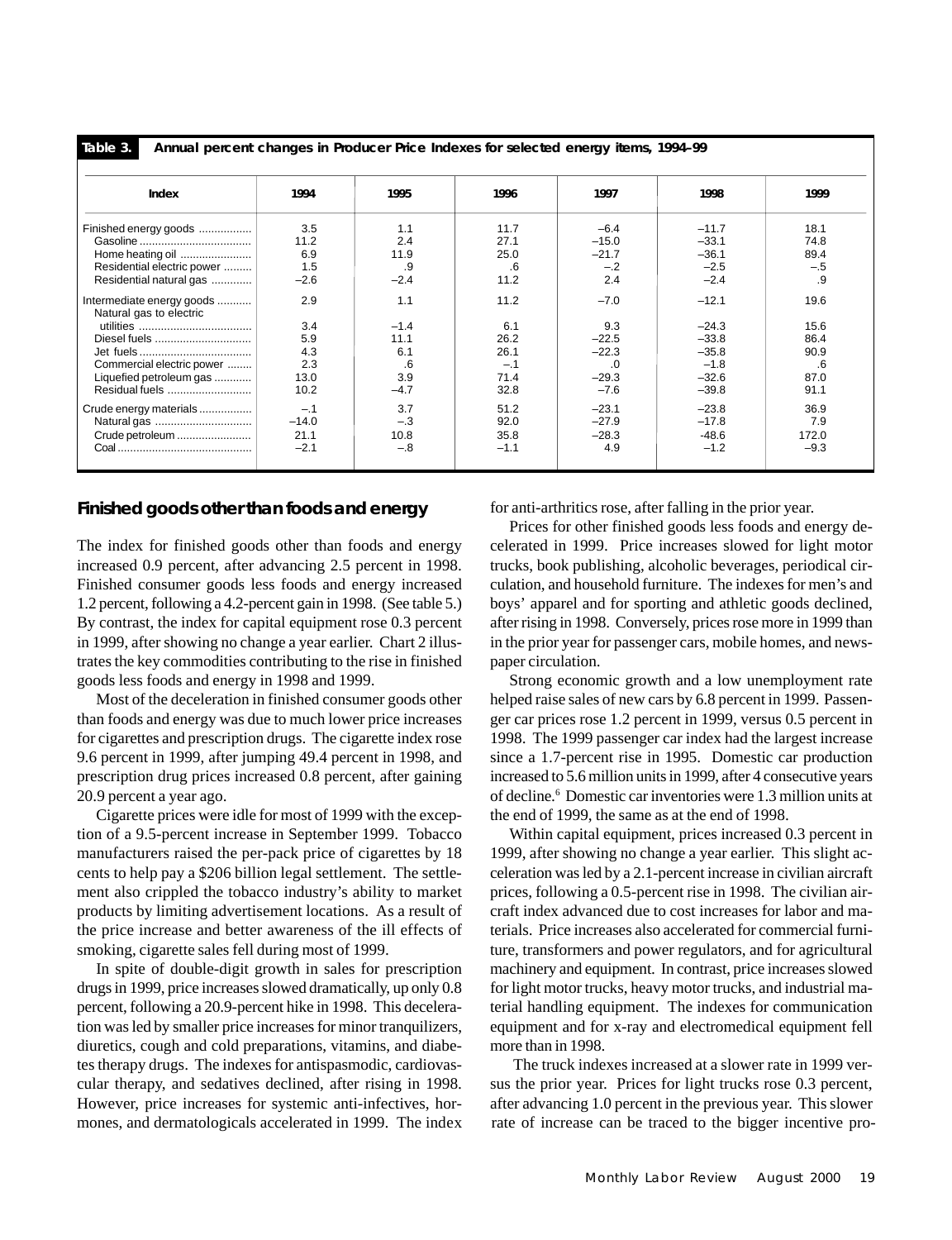| Table 4.<br>Annual percent changes in Producer Price Indexes for selected food items, 1994-99 |         |         |         |         |         |         |  |  |
|-----------------------------------------------------------------------------------------------|---------|---------|---------|---------|---------|---------|--|--|
| Index                                                                                         | 1994    | 1995    | 1996    | 1997    | 1998    | 1999    |  |  |
| Finished consumer foods                                                                       | 1.1     | 1.9     | 3.4     | $-0.8$  | 0.1     | 0.8     |  |  |
|                                                                                               | $-11.1$ | 15.3    | 21.9    | $-13.6$ | $-27.3$ | 29.8    |  |  |
| Dairy products                                                                                | $-2.0$  | 5.4     | 2.4     | 4.7     | 10.7    | $-11.1$ |  |  |
| Fresh fruits and melons                                                                       | $-11.2$ | 2.5     | 37.2    | $-8.2$  | $-19.0$ | 8.2     |  |  |
| Fresh and dry vegetables                                                                      | 25.6    | $-36.0$ | $-24.3$ | 21.6    | 8.8     | 4.4     |  |  |
| Roasted coffee                                                                                | 49.8    | $-8.2$  | $-8.4$  | 18.1    | $-9.5$  | $-.9$   |  |  |
|                                                                                               | $-4.8$  | $-1.4$  | 7.4     | $-5.4$  | $-2.7$  | 10.8    |  |  |
| Processed poultry                                                                             | $-3.7$  | 8.4     | 2.6     | $-6.3$  | 3.8     | $-3.7$  |  |  |
| Intermediate foods and feeds                                                                  | $-4.5$  | 10.3    | 2.1     | $-1.7$  | $-7.3$  | $-4.2$  |  |  |
| Prepared animal feeds                                                                         | $-10.6$ | 20.6    | 5.4     | $-3.1$  | $-20.4$ | $-2.7$  |  |  |
| Crude vegetable oils                                                                          | 4.1     | $-14.1$ | $-9.3$  | 13.9    | $-2.7$  | $-37.5$ |  |  |
|                                                                                               | $-1.1$  | 20.1    | $-9.0$  | $-8.2$  | $-5.6$  | $-7.5$  |  |  |
| Confectionery materials                                                                       | 2.2     | 1.5     | 2.2     | $-15.8$ | $-1.0$  | 1.7     |  |  |
| Refined sugar                                                                                 | .8      | .8      | 4.2     | $-4.5$  | .6      | $-2.2$  |  |  |
| Crude foodstuffs and feedstuffs                                                               | $-9.4$  | 12.9    | $-1.0$  | $-4.0$  | $-11.0$ | $-.1$   |  |  |
| Slaughter hogs                                                                                | $-21.3$ | 40.6    | 23.2    | $-21.7$ | $-76.8$ | 266.9   |  |  |
| Soybeans                                                                                      | $-18.1$ | 26.7    | $-3.7$  | 1.8     | $-21.3$ | $-17.5$ |  |  |
|                                                                                               | $-5.6$  | 29.9    | $-19.3$ | $-11.3$ | $-15.0$ | $-13.9$ |  |  |
|                                                                                               | $-22.4$ | 49.4    | $-21.0$ | 2.2     | $-22.5$ | $-12.4$ |  |  |
| Fluid milk                                                                                    | $-5.2$  | 8.4     | 1.1     | 2.8     | 25.6    | $-31.3$ |  |  |
| Slaughter cattle                                                                              | $-5.3$  | $-5.2$  | $-2.5$  | 2.0     | $-12.0$ | 19.4    |  |  |

grams aimed at boosting sales on some models. The index for heavy trucks rose 1.4 percent, following a 3.9-percent gain in 1998. Sales of medium-duty trucks increased more than 20.0 percent in 1999, and heavy-duty truck sales were 25.4 percent above 1998 levels.

The index for electronic computers fell 19.7 percent in 1999. Quality improvement in CPUs, hard drives, and other computer components contributed to the falling prices of electronic computers. Improving technology and production processes continued to result in a better product for a lower price. In addition, price competition continued in all segments of the computer hardware industry.

# **Intermediate industrial materials**

The PPI for intermediate materials less foods and energy rose 1.9 percent, after falling 1.6 percent in 1998. This upturn was mainly due to a 4.0-percent price increase for nondurable manufacturing materials, following a 5.3-percent decline in 1998. Durable manufacturing materials also rose, after falling in the prior year. The index for materials and components for construction rose at a higher rate in 1999 than in 1998. (See table 6.)

Within nondurable manufacturing materials, the indexes for plastic resins and materials and organic chemicals advanced due to significantly higher prices for crude petroleum in 1999. Prices for plastic resins and materials advanced 15.9 percent, after falling 13.4 percent in 1998. Similarly, the indexes for primary basic organic chemicals, paperboard, paper, and woodpulp rose, after declining in the prior year. For woodpulp—a material input to paper and paperboard production—rising prices were due to strong demand and lower inventories caused by the closure of several major woodpulp producers. Higher prices for paperboard in 1999 also resulted from supply interruptions caused by natural disasters such as Hurricane Floyd.

The inedible fats and oils index fell for the second consecutive year. This index is very sensitive to movements in grain prices and tends to be volatile; monthly price movements have ranged from a low of –20.4 percent (March 1999) to a high of +14.5 percent (October 1999). General weakness in global agricultural commodity prices is the key factor causing the year's downward movement.

The price movements of several commodities worked to dampen the overall acceleration within the nondurable manufacturing materials index in 1999. The phosphates index decreased 8.6 percent, after gaining 4.6 percent in 1998, and prices for alkalies and chlorine, gray fabrics, processed yarns and threads, and synthetic fibers fell more in 1999 than in the previous year.

The durable manufacturing materials index rose 2.4 percent during 1999, after posting a 5.5-percent decline in 1998. Prices for primary nonferrous metals (including copper and aluminum) rose 14.0 percent in 1999, following a 16.7-percent drop a year ago. Prices for these products rebounded due to strong demand from the automotive industry and the construction sector. The flat glass index fell less than in the previous year. Prices for steel mill products fell 2.4 percent, following a 6.5-percent decline in 1998. This slower rate of price decline may be attributed to falling import levels and some reduction in the large inventory of imported steel accumulated in 1998.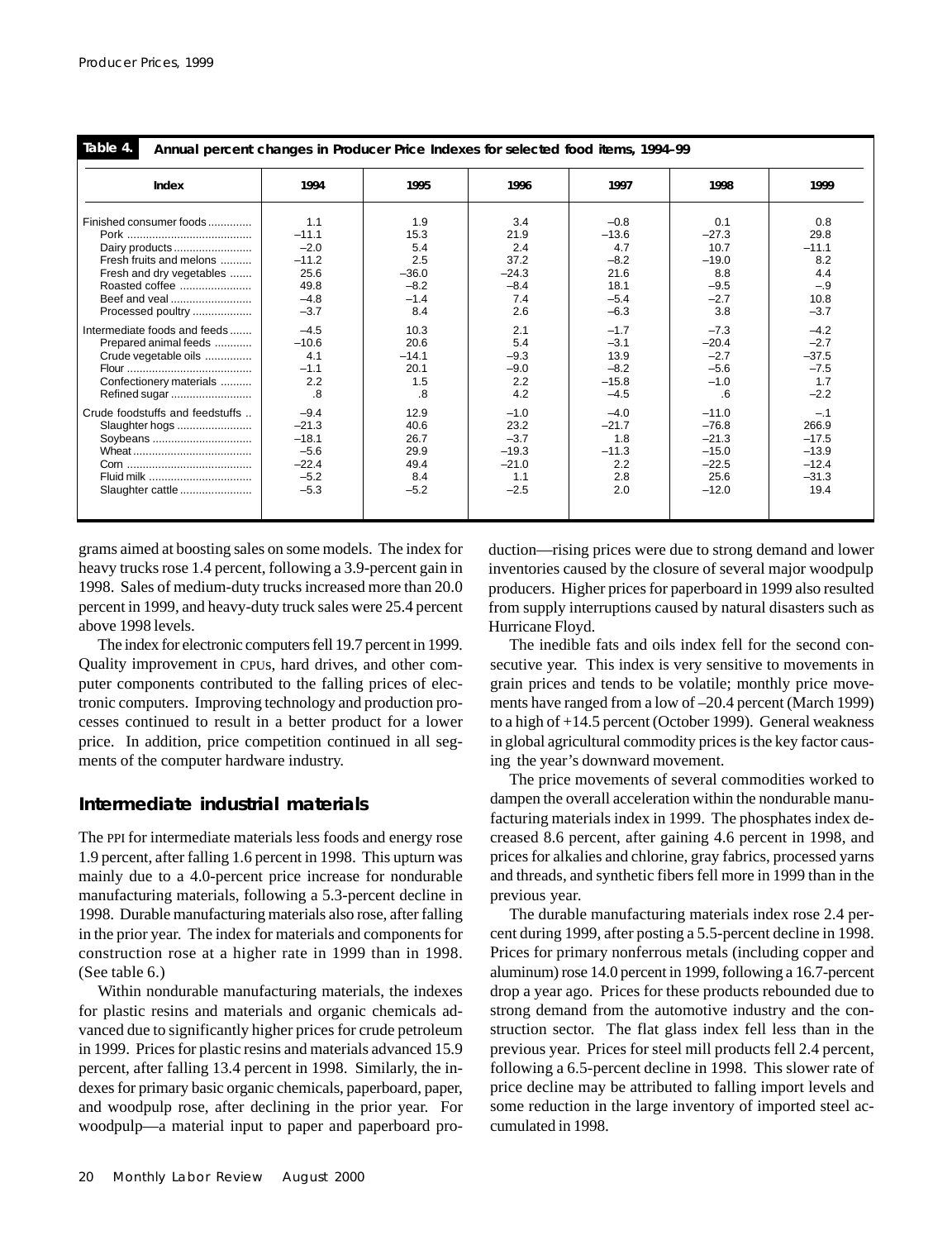**Table 5.**

**Annual percent changes in Producer Price Indexes for selected finished goods other than foods and energy, 1994–99**

| 1774-77                             |        |         |         |           |           |                         |
|-------------------------------------|--------|---------|---------|-----------|-----------|-------------------------|
| Index                               | 1994   | 1995    | 1996    | 1997      | 1998      | 1999                    |
| Finished goods other than foods and |        |         |         |           |           |                         |
|                                     | 1.6    | 2.6     | 0.6     | 0.0       | 2.5       | 0.9                     |
| Finished consumer goods less foods  |        |         |         |           |           |                         |
|                                     | 1.4    | 2.8     | .8      | .3        | 4.2       | 1.2                     |
|                                     | 2.1    | 1.7     | $-.8$   | $-2.6$    | .5        | 1.2                     |
|                                     | 3.3    | 1.5     | $\cdot$ | $-3.6$    | 1.0       | $\cdot$ 3               |
| Prescription drugs                  | 3.1    | 4.2     | 2.0     | 3.6       | 20.9      | $\overline{\mathbf{8}}$ |
| Over-the-counter drugs              | 1.7    | 1.7     | $-1.7$  | .3        | .0        | .9                      |
|                                     | $-.1$  | 3.7     | 3.3     | 10.0      | 49.4      | 9.6                     |
|                                     | 5.4    | 6.5     | 3.2     | 3.3       | 4.1       | 1.8                     |
|                                     | 3.6    | 4.8     | 2.0     | 4.0       | 3.4       | $\overline{.7}$         |
|                                     | 3.3    | 8.8     | 4.2     | $\cdot$ 1 | 1.1       | 1.4                     |
| Household furniture                 | 2.7    | 2.7     | 1.4     | 1.1       | 1.9       | 1.2                     |
|                                     | 2.0    | 2.2     | $\cdot$ | $-.6$     | .0        | .3                      |
|                                     | 3.0    | 4.1     | $-4.5$  | .6        | 3.9       | 1.4                     |
|                                     | 7.7    | 2.2     | $-1.4$  | 2.0       | 1.9       | 1.7                     |
|                                     | 2.5    | 6.1     | 3.2     | .5        | .5        | 2.1                     |
| Commercial furniture                | 2.5    | 3.4     | 2.0     | 1.2       |           | 1.2                     |
| Transformers and power regulators   | 2.1    | 3.3     | $-1.0$  | .6        | $\cdot$ 1 | 3.0                     |
|                                     | $-6.8$ | $-12.7$ | $-22.3$ | $-21.6$   | $-26.6$   | $-19.7$                 |
| Agricultural machinery              | 2.7    | 4.7     | 1.4     | 1.4       | .7        | 1.3                     |
| Construction machinery              | 2.0    | 2.5     | 1.8     | 1.9       | 1.7       | 1.4                     |

percent during 1998. More than half of this acceleration was due to the index for softwood lumber's 10.1-percent rise in 1999, following a 10.1-percent decline last year. Softwood lumber prices rose steadily during the first half of 1999 (except for a slight drop in April) due to an active construction sector, then weakened after July. Prices for other commodities contributed to the acceleration in the construction materials index. Prices for plastic construction products and nonferrous wire and cable also rose, after falling in 1998, and the indexes for gypsum products and millwork rose more than in the previous year. By contrast, plywood prices fell 0.2 percent in 1999, following a 4.9-percent rise in 1998. The index for air conditioning and refrigeration equipment also fell, after increasing in the previous year. Cement prices rose less than in the prior calendar year. The index for materials and components for construction registered a 2.2-percent gain in 1999, after edging up only 0.1

# **Crude nonfood materials less energy**

Prices for crude nonfood materials less energy rose 14.0 percent in 1999, after declining 16.0 percent in the prior calendar year. More than half of the acceleration in this index was due to price increases for iron and steel scrap and wastepaper. The index for iron and steel scrap rose 40.0 percent, following a 39.9-percent drop in the previous year. Domestic demand for iron and steel scrap in 1999 was strong, while Asian demand continued to rise. The wastepaper index jumped 110.5 percent, following a 28.9-percent fall in 1998. The rising prices for wastepaper in 1999 may be linked to increased paper production and increased usage of recycled materials in paper products. Upturns in the indexes for aluminum base scrap, copper ores, softwood logs, and copper base scrap also contributed to the price acceleration in basic industrial materials in 1999. By contrast, the index for raw cotton decreased 20.8 percent in 1999, after registering an 8.0-percent decline in 1998. Price increases for gold ores and phosphates declined from their 1998 increases. The index for pulpwood logs fell more than in the prior year, while prices for construction sand, gravel, and crushed stone rose less.

# **Selected service industries**

Among the available PPI service industries, the rate of price increase received by physician offices slowed from 2.6 percent in 1998 to 2.1 percent in 1999. Because health insurance and managed care companies are benchmarking more of their price changes to medicare, the annual price movements in medicare treatments and non-medicare treatments are beginning to converge. In an effort to compete for managed care dollars, there was a growing trend toward consolidating practices to increase bargaining power. These physician networks bring together partners with management skills, managed care expertise, information systems, and capital. (See table 7.)

In 1999, the index for general medical and surgical hospitals rose at a somewhat faster rate—1.8 percent versus 1.3 percent in 1998. Prices received by psychiatric hospitals rose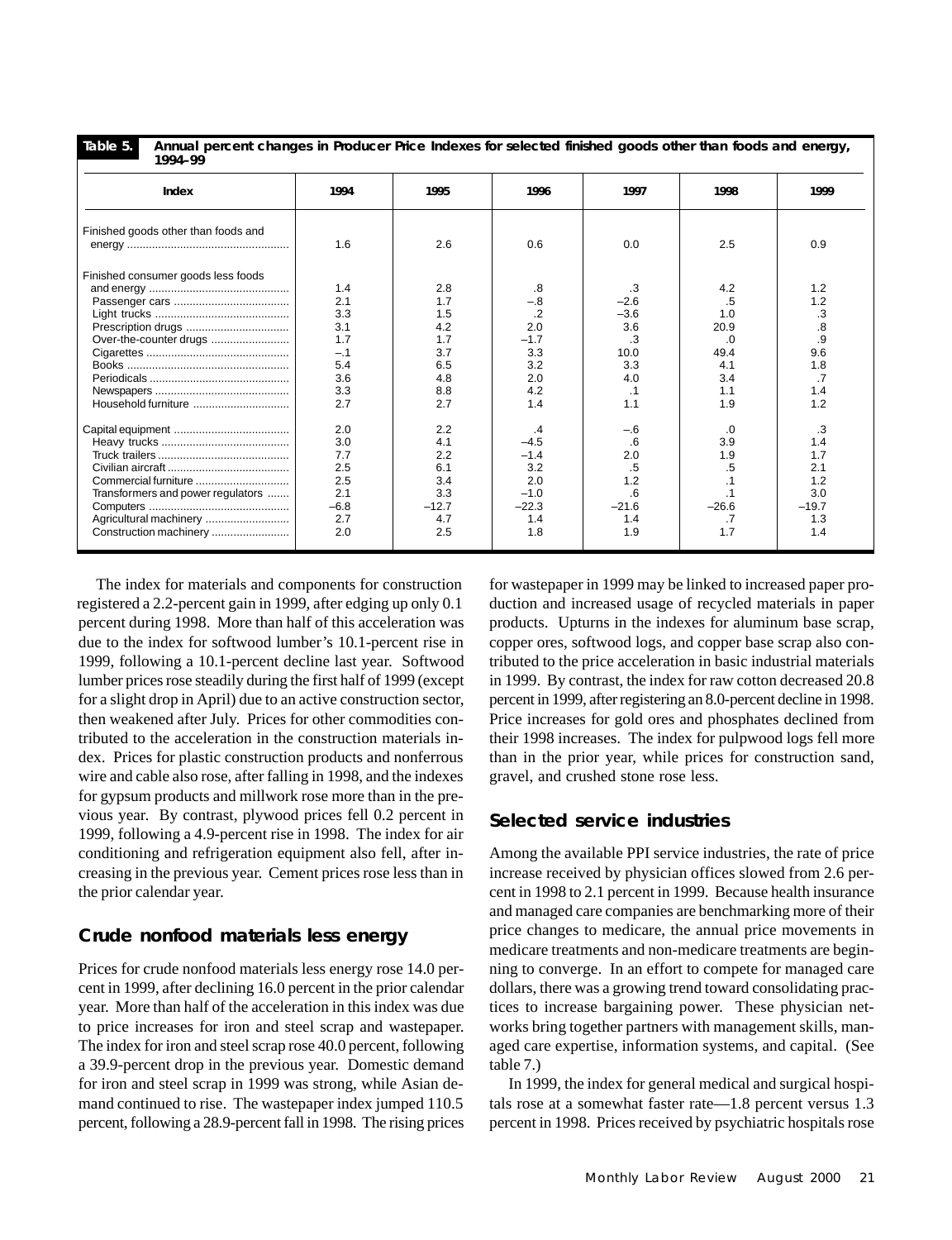**Table 6.**

| Table 6.<br>Annual percent changes in Producer Price Indexes for selected intermediate and crude materials other than     |                                      |                                            |                                                  |                                        |                                                   |                                         |  |  |  |  |
|---------------------------------------------------------------------------------------------------------------------------|--------------------------------------|--------------------------------------------|--------------------------------------------------|----------------------------------------|---------------------------------------------------|-----------------------------------------|--|--|--|--|
|                                                                                                                           | foods and energy, 1994-99            |                                            |                                                  |                                        |                                                   |                                         |  |  |  |  |
| Index                                                                                                                     | 1994                                 | 1995                                       | 1996                                             | 1997                                   | 1998                                              | 1999                                    |  |  |  |  |
| Intermediate goods other than                                                                                             | 5.2                                  | 3.2                                        | $-0.9$                                           | 0.3                                    | $-1.6$                                            | 1.9                                     |  |  |  |  |
| Nondurable manufacturing<br>Inedible fats and oils<br>Woodpulp<br>Basic organic chemicals<br>Plastic resins and materials | 10.4<br>48.0<br>38.1<br>15.7<br>18.8 | 5.9<br>$-3.9$<br>40.7<br>.4<br>$-4.3$      | $-3.3$<br>2.1<br>$-33.0$<br>3.6<br>4.2           | .3<br>3.8<br>4.1<br>$-1.7$<br>$-2.8$   | $-5.3$<br>$-22.8$<br>$-12.5$<br>$-6.4$<br>$-13.4$ | 4.0<br>$-16.0$<br>12.1<br>6.9<br>15.9   |  |  |  |  |
| Durable manufacturing<br>Aluminum<br>Aluminum mill shapes<br>Flat glass                                                   | 9.8<br>68.2<br>64.4<br>18.3<br>4.4   | 1.1<br>$-.1$<br>$-7.3$<br>7.9<br>$-.5$     | $-1.4$<br>$-22.9$<br>$-12.8$<br>$-7.9$<br>$-1.5$ | .0<br>$-22.8$<br>12.4<br>6.8<br>$-1.3$ | $-5.5$<br>$-17.7$<br>$-17.5$<br>$-8.5$<br>$-1.6$  | 2.4<br>21.7<br>16.0<br>4.2<br>$-.3$     |  |  |  |  |
| Construction materials<br>Gypsum products<br>Nonferrous wire and cable<br>Softwood lumber                                 | 3.9<br>30.8<br>13.8<br>$-9.6$        | 1.9<br>1.0<br>1.6<br>$-10.3$               | 1.8<br>6.6<br>$-3.1$<br>19.6                     | 1.2<br>7.1<br>$-2.2$<br>$-3.8$         | $\cdot$ 1<br>7.3<br>$-4.6$<br>$-10.1$             | 2.2<br>23.1<br>.3<br>10.1               |  |  |  |  |
| Crude nonfood materials less<br>Wastepaper<br>Nonferrous scrap<br>Raw cotton<br>Sand and gravel                           | 17.3<br>179.6<br>70.3<br>34.9<br>2.3 | $-4.2$<br>$-50.9$<br>$-10.3$<br>4.2<br>3.6 | $-5.5$<br>$-1.3$<br>$-7.9$<br>$-13.0$<br>1.9     | .0<br>11.6<br>$-.6$<br>$-11.2$<br>1.8  | $-16.0$<br>$-28.9$<br>$-24.8$<br>$-8.0$<br>3.5    | 14.0<br>110.5<br>25.6<br>$-20.8$<br>2.9 |  |  |  |  |

0.9 percent in 1999, after increasing 0.5 percent in 1998, while the index for specialty hospitals (except psychiatric) advanced 2.7 percent in 1999, following a 2.3-percent rise in the prior year. One factor behind these accelerations was the influence that health maintenance organizations (HMOs) exercised over service providers. In the past, pressures by managed care companies in the healthcare industry helped keep inflation to a minimum. However, further cost containment approaches are difficult to find. As a result, providers have been forced to increase prices as costs rise, leading to higher reimbursement rates.

The robust U.S. economy grew more than 4.0 percent during 1999 and coupled with higher fuel costs, permitted the distribution service industries to set higher prices. Of the 20 distribution service industries for which PPI publishes price indexes, all but three industries showed increased prices in 1999. This compares to 1998, when all but four industries raised prices. Freight transportation arrangement, freight transportation on the Great Lakes-St. Lawrence Seaway, and crude petroleum pipelines were the three industries with declining prices in 1999. A common theme among industries with increasing prices in 1999 was higher fuel prices.

The trucking (except local) index rose 3.4 percent for the second consecutive year. Petroleum, mostly in the form of motor fuels, is consumed primarily for transportation purposes. Crude prices have changed significantly over the past year with prices rising from \$12 per barrel in mid-Feb-

ruary 1999—representing the lowest prices in nominal terms since 1986—to more than \$25 per barrel by the end of the year.<sup>7</sup> These higher fuel costs—combined with strong economic conditions, higher equipment costs, and driver shortages—attributed to this industry's higher prices.

Rail freight transportation prices steadily declined over the last several years, despite periodic marginal increases and the problems attributed to consolidations and mergers in the mid-1990s. The index for railroad line-haul operations rose 0.1 percent in 1999, after rising 0.5 percent in 1998. Similar to last year, this advance reflected increased charges for trailer-on-flatcar freight shipments and passenger transportation services. Prices for non-trailer-on-flatcar freight shipments fell 0.2 percent for the year. In 1999, intermodal (shippers and containers on flatcars) freight volume totaled more than 9 million trailers and containers—3.1 percent higher than in the prior year. Total freight volume for domestic railroads reached 1,404.6 billion ton-miles for 1999, representing a 1.8-percent increase from last year. Carload freight volume actually decreased 0.8 percent in 1999.

The index for scheduled air transportation accelerated from 2.5 percent in 1998 to 6.7 percent in 1999. Prices for the nonscheduled air transportation industry also rose in 1999. Fuel costs account for more than 10.0 percent of total expenses in the airline industry. As a result, a 90.9-percent jump in jet fuel prices put upward pressure on air transportation prices in 1999. In addition, a strong U.S. economy helped increase demand for air travel. The airline industry enjoyed its eighth consecutive year of air traffic growth in 1999. Through-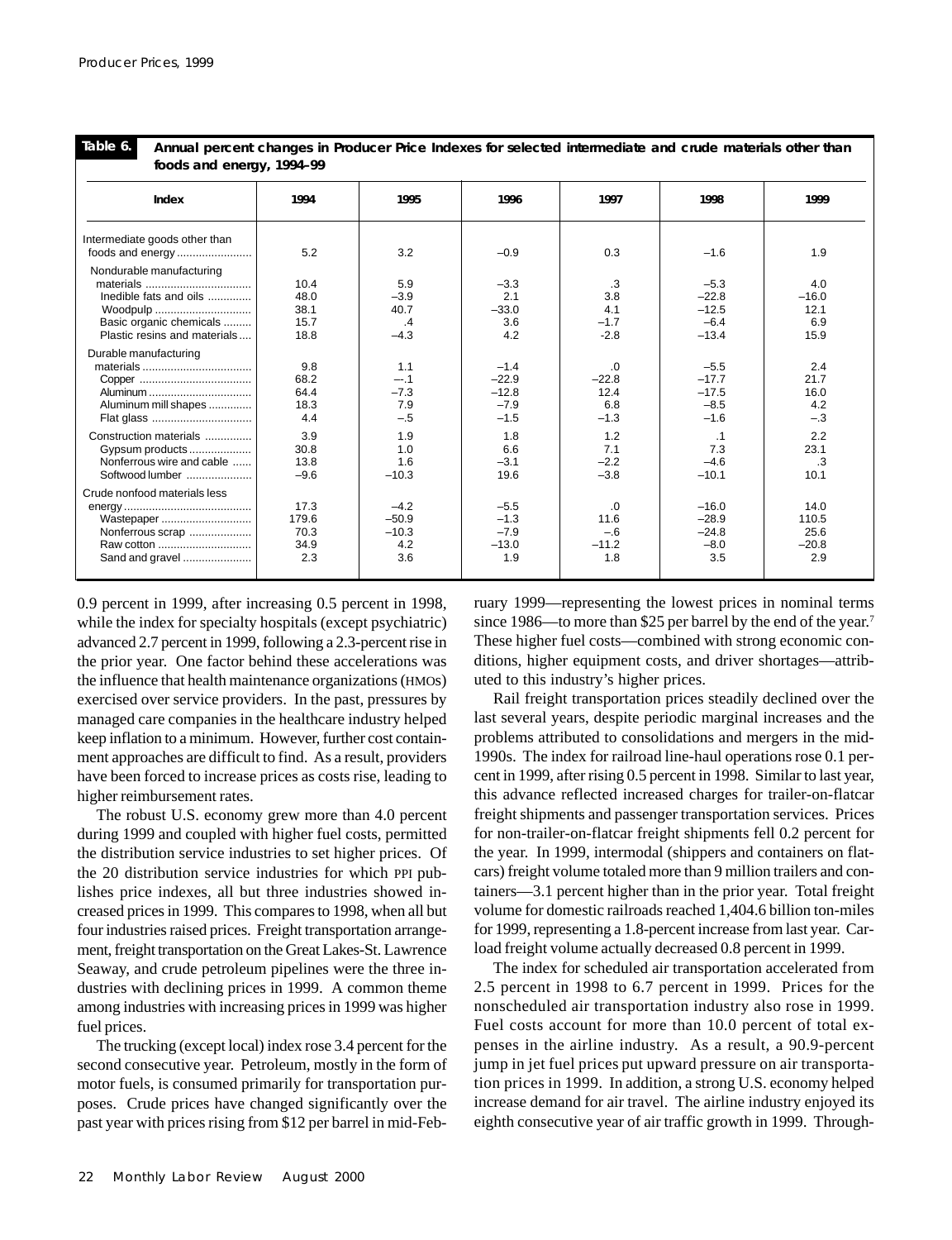| Table 7.           | Percent change in Producer Price Indexes for the net output of selected service industries, 1993-99                                             |                                                      |                          |                          |                          |                          |              |
|--------------------|-------------------------------------------------------------------------------------------------------------------------------------------------|------------------------------------------------------|--------------------------|--------------------------|--------------------------|--------------------------|--------------|
| <b>SIC</b><br>code | Industry                                                                                                                                        | 1993-94                                              | 1994-95                  | 1995-96                  | 1996-97                  | 1997-98                  | 1998-99      |
|                    | <b>Distribution</b>                                                                                                                             |                                                      |                          |                          |                          |                          |              |
|                    |                                                                                                                                                 |                                                      |                          |                          |                          |                          |              |
| 4011<br>4212       |                                                                                                                                                 | 0.4<br>1.7                                           | $-0.3$<br>1.9            | 0.0<br>.0                | 1.0<br>$\cdot$           | 0.5<br>1.7               | 0.1<br>1.1   |
| 4213               |                                                                                                                                                 | 3.1                                                  | .9                       | 3.5                      | 2.6                      | 3.4                      | 3.4          |
| 4214               |                                                                                                                                                 | .7                                                   | 10.9                     | $\cdot$ 1                | .6                       | .5                       | .5           |
| 4215               |                                                                                                                                                 | 3.8                                                  | 3.3                      | 3.0                      | 3.8                      | 4.2                      | 3.4          |
| 4221               |                                                                                                                                                 | .6                                                   | 2.2                      | $-1.5$                   | 2.0                      | $.6\,$                   | 5.3          |
| 4222               |                                                                                                                                                 | .6                                                   | 1.7                      | .5                       | $\cdot$ 1                | .5                       | 1.2          |
| 4225               |                                                                                                                                                 | 1.3                                                  | 1.3                      | 1.4                      | .7                       | 2.9                      | 2.6          |
| 4311               |                                                                                                                                                 | .0                                                   | 10.4                     | .0                       | .0                       | .0                       | 2.2          |
| 4412               |                                                                                                                                                 | $-3.9$                                               | .8                       | .7                       | $-3.7$                   | 4.7                      | 22.9         |
| 4424               | Deep sea domestic transportation of freight                                                                                                     | 7.6                                                  | $-6$                     | 1.9                      | $-6$                     | $\cdot$                  | 1.2          |
| 4432               | Freight transportation on the Great Lakes-                                                                                                      |                                                      |                          |                          |                          |                          |              |
| 4449               |                                                                                                                                                 | $-1.4$<br>15.4                                       | 3.0<br>9.7               | 1.8<br>$-10.1$           | 1.4<br>$-.4$             | .8<br>$-2.2$             | $-.1$<br>8.1 |
| 4491               |                                                                                                                                                 | $-.5$                                                | $-.9$                    | 1.0                      | 1.2                      | 1.8                      | 1.5          |
| 4492               |                                                                                                                                                 | 3.5                                                  | 5.3                      | 2.4                      | 2.2                      | 2.8                      | 2.9          |
| 4513               |                                                                                                                                                 | 1.6                                                  | 1.9                      | 4.6                      | $-3.9$                   | 3.1                      | 5.1          |
| 4581               |                                                                                                                                                 | 1.1                                                  | 2.2                      | 3.8                      | 3.0                      | 3.0                      | 3.9          |
| 4612               |                                                                                                                                                 | 13.7                                                 | 4.6                      | $-12.4$                  | $-3.7$                   | 1.4                      | $-1.7$       |
| 4613               |                                                                                                                                                 | 1.8                                                  | $\cdot$ 1                | .4                       | 1.2                      | $-1.1$                   | .3           |
| 4731               |                                                                                                                                                 | $\qquad \qquad -$                                    | $-.7$                    | 2.7                      | $-1.4$                   | $-6$                     | $-2.8$       |
|                    | Communications                                                                                                                                  |                                                      |                          |                          |                          |                          |              |
| 4813               | Telephone communications, except radiotelephone                                                                                                 | $\overline{\phantom{m}}$                             | $\overline{\phantom{0}}$ | $-.1$                    | $-4$                     | $-1.7$                   | $-3.0$       |
| 4832               |                                                                                                                                                 | 6.8                                                  | 5.8                      | 10.8                     | 3.1                      | .8                       | 7.7          |
| 4841               |                                                                                                                                                 | $-.4$                                                | 3.2                      | 5.1                      | 4.7                      | 3.7                      | 3.3          |
|                    |                                                                                                                                                 |                                                      |                          |                          |                          |                          |              |
|                    | Real estate                                                                                                                                     |                                                      |                          |                          |                          |                          |              |
| 6512<br>6531       | Operators and lessors of nonresidential buildings                                                                                               | $\overline{\phantom{0}}$<br>$\overline{\phantom{0}}$ | -<br>L.                  | $-6$<br>$-.5$            | 2.2<br>1.4               | 1.2<br>2.6               | 5.7<br>1.5   |
|                    | Professional, scientific, and technical                                                                                                         |                                                      |                          |                          |                          |                          |              |
| 7311               |                                                                                                                                                 |                                                      | -                        | 1.7                      | 2.5                      | 1.3                      | 2.8          |
| 8111               |                                                                                                                                                 | $\qquad \qquad -$                                    | -                        | $\overline{\phantom{0}}$ | 4.1                      | 2.5                      | 2.9          |
| 8711               | Engineering design, analysis, and consulting services                                                                                           | $\overline{\phantom{0}}$                             | ÷,                       | $\overline{\phantom{0}}$ | 3.1                      | 2.9                      | 3.1          |
| 8712               | Architectural design, analysis, and consulting services                                                                                         | $\overline{\phantom{0}}$                             | $\overline{\phantom{0}}$ | $\overline{\phantom{0}}$ | 3.0                      | 5.3                      | 4.9          |
| 8721               | Accounting, auditing, and bookkeeping services                                                                                                  | $\equiv$                                             | $\equiv$                 | 2.8                      | 2.1                      | 3.0                      | 3.5          |
|                    | Health care                                                                                                                                     |                                                      |                          |                          |                          |                          |              |
| 8011               |                                                                                                                                                 | 4.1                                                  | 2.9                      | .7                       | 1.2                      | 2.6                      | 2.1          |
| 8053               |                                                                                                                                                 | $\overline{\phantom{0}}$                             | 5.9                      | 5.4                      | 4.2                      | 4.4                      | 4.0          |
| 8062               |                                                                                                                                                 | 3.4                                                  | 3.7                      | 1.5                      | .5                       | 1.3                      | 1.8          |
| 8063               |                                                                                                                                                 | 4.2                                                  | $\cdot$ 1                | 5.0                      | $-6.7$                   | $.5\,$                   | .9           |
| 8069<br>8071       |                                                                                                                                                 | 5.2<br>$\overline{\phantom{m}}$                      | 1.8<br>5.2               | 2.9<br>.2                | .6<br>.9                 | 2.3<br>$\cdot$           | 2.7<br>$-8$  |
| 8082               |                                                                                                                                                 |                                                      |                          |                          | 6.2                      | .5                       | 4.0          |
|                    | Other                                                                                                                                           |                                                      |                          |                          |                          |                          |              |
|                    |                                                                                                                                                 |                                                      |                          |                          |                          |                          |              |
| 4512<br>4522       |                                                                                                                                                 | $-.7$<br>.7                                          | 8.7<br>1.8               | 6.5<br>2.2               | .9<br>$-1.6$             | 2.5<br>2.6               | 6.7<br>2.0   |
| 4724               |                                                                                                                                                 | $-2.7$                                               | $-6.9$                   | 2.6                      | 1.5                      | $-2.3$                   | .3           |
| 6311               |                                                                                                                                                 | $\qquad \qquad -$                                    |                          | -                        | $\overline{\phantom{0}}$ |                          | $-.3$        |
| 6331               |                                                                                                                                                 | $\equiv$                                             | $\equiv$                 | $\equiv$                 | $\equiv$                 | $\overline{\phantom{0}}$ | 1.1          |
| 7011               |                                                                                                                                                 | 1.4                                                  | 4.0                      | 4.8                      | 4.1                      | 4.2                      | 2.8          |
| 7349               | Building cleaning and maintenance services, n.e.c.                                                                                              | $\overline{\phantom{0}}$                             | 1.6                      | 2.0                      | 1.4                      | 1.1                      | 2.6          |
| 7361               |                                                                                                                                                 | $\overline{\phantom{0}}$                             | .8                       | 1.8                      | 1.0                      | 2.9                      | 2.2          |
| 7363               |                                                                                                                                                 | $\overline{\phantom{0}}$                             | 3.8                      | 1.4                      | 1.8                      | 2.2                      | 1.8          |
| 7372               |                                                                                                                                                 | $\overline{\phantom{m}}$                             | $\equiv$                 | $\equiv$                 | $\overline{\phantom{0}}$ | .9                       | $-2.4$       |
| 7513               |                                                                                                                                                 | 2.2                                                  | 3.6                      | $-.8$                    | .5                       | $-.9$                    | .3           |
| 7514               |                                                                                                                                                 | 2.4                                                  | 7.4                      | $-5.0$                   | 13.7                     | $-4.0$                   | 3.8          |
| Note:              | Calculations are based on a 12-month change from December to December of indicated years. Dashes indicate that the index was not in estimation. |                                                      |                          |                          |                          |                          |              |
|                    | $n.e.c. = not elsewhere classified.$                                                                                                            |                                                      |                          |                          |                          |                          |              |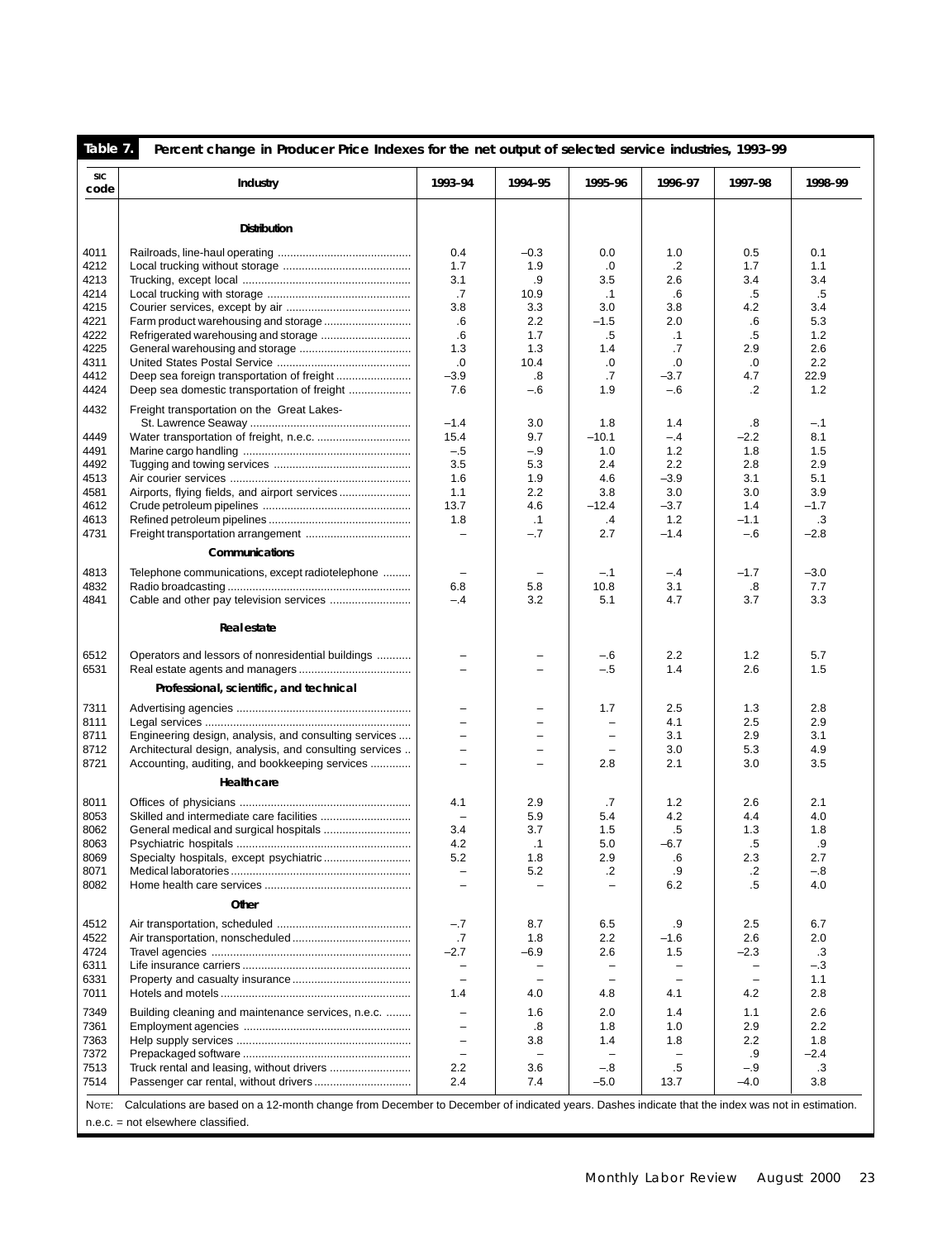out the first half of 1999, revenue passenger miles increased at a 3.3-percent annual rate.

Other transportation service industries with increasing price indexes in 1999 include courier services (land and air), farm product warehousing and storage, marine cargo handling, tugging and towing services, and airports and airport services. From December 1998 to December 1999, the index for foreign freight transportation jumped 22.9 percent, following a 4.7 percent rise during the same period in 1998. Domestic freight transportation and water transportation also rose in 1999.

 Among real estate industries, the index for operators and lessors of nonresidential buildings rose 5.7 percent in 1999, after registering a 1.2-percent increase in 1998. The strong economy helped keep vacancy rates low and created good opportunities for new construction. During the third quarter of 1999, the national rental vacancy rate stood at 8.2 percent.<sup>8</sup> The U.S. Census Bureau's vacancy rate for all rental apartments (five or more units in structure) fell to 8.7 percent, the lowest rate since 1985.<sup>9</sup> Similarly, in the professionally managed, generally "upscale" segment of the market, vacancies dropped to 3.9 percent. While 1999 was relatively lackluster for nonresidential construction as a whole, the most impressive growth came from continued gains in the office sector. As a partial result of the mini-boom in office buildings, the commercial sector posted a gain of nearly 8.0 percent—almost three times the overall nonresidential average. $10$ 

The index for real estate agents and managers increased 1.5 percent in 1999, after rising 2.6 percent in the previous year. Real estate brokerage increased 3.3 percent, and real estate appraising increased 8.1 percent in 1999. Continued plentiful employment, rising real income, 7.0-percent mortgage rate fluctuations, and higher limits on Federal Housing Administration loans, all led to increasing home sales, as well as higher fees for appraisals and commissions on sales.

The functions performed by advertising, legal, and accounting firms are required in the day-to-day operations of most companies, and professional, scientific, and technical firms in the United States maintain a worldwide client base. Domestic economic strength has further increased demand for activities such as corporate real estate, banking and commercial-type legal counsel, auditing, and tax preparation and consulting. The indexes for all of these service lines increased in 1999 for the third consecutive year. As a result of the strong economy, new construction helped raise prices for architectural design, analysis, and consulting services.

The index for radio broadcasting advanced 7.7 percent in 1999, following a 0.8-percent rise in the previous year. The dramatic rise in prices for radio broadcasting can be attributed to higher radio advertising rates in 1999. As a result of the deregulatory Telecommunications Act of 1996, the industry has experienced the benefits brought on by the large number of mergers and acquisitions. This industry consolidation allowed large radio groups to control more of the market and have greater pricing power. It also allowed these groups to package their less-valuable inventory with their highly priced spots, resulting in greater prices across the board. Also, the radio industry reaped great benefits from heavy spending for advertising due to new e-commerce and other web-related companies in the last year. In addition, demand for advertisement creation and placement increased at a faster rate in 1999.

The index for cable and other pay television services rose 3.3 percent, after a 3.7-percent increase in 1998. Price increases continued to advance for subscriber services. Prior to this year, the Federal Communications Commission regulated rates for most levels of cable service. However, 1996 Telecommunications Act provisions brought an end to rate regulation. Since March of 1999, cable systems have been free from most rate regulations and now have the ability to increase rates at their own discretion. A limiting factor that cable systems considered when making pricing decisions is the direct-to-home satellite industry, which experienced considerable growth in its subscriber base. Cable advertising rates increased in 1999. This followed a trend of rising prices in the previous few years. The proliferation of cable channels also led to increased competition, forcing individual networks to keep their prices relatively stable. New advertising opportunities on the Internet also led to greater competition for advertising dollars.

The index for telephone communication (except radio telephone) fell 3.0 percent, following a 1.7-percent drop in 1998. Competition among long-distance carriers forced publicswitched toll prices down 5.8 percent. The index for local service (except private lines) increased only 0.2 percent. Little has changed in price levels since passage of the 1996 Telecommunications Act. Portions of this Act were meant to increase competition and reduce prices for local telephone service; however, outcomes have not yet been realized to any substantial degree.

The index for wireless telecommunications (introduced in June 1999) advanced 3.0 percent during the 6 months ended in December. This advance was largely attributable to increases in cellular and other wireless voice grade service (up 6.0 percent) and paging services (up 9.4 percent) over the 6-month period.

The index for passenger car rental (without drivers) rose 3.8 percent in 1999, after falling 4.0 percent in 1998. Higher fuel prices and an expanding economy favoring expenditures for leisure and business travel contributed to this turnaround.

Prices received by providers of hotels and motels rose 2.8 percent, following a 4.2-percent gain in the prior year. Charges for guestroom rentals rose 3.8 percent, while prices for food and beverages rose 2.9 percent. However, other guest services such as casino games fell 5.4 percent. The strong economy has helped to keep occupancy rates